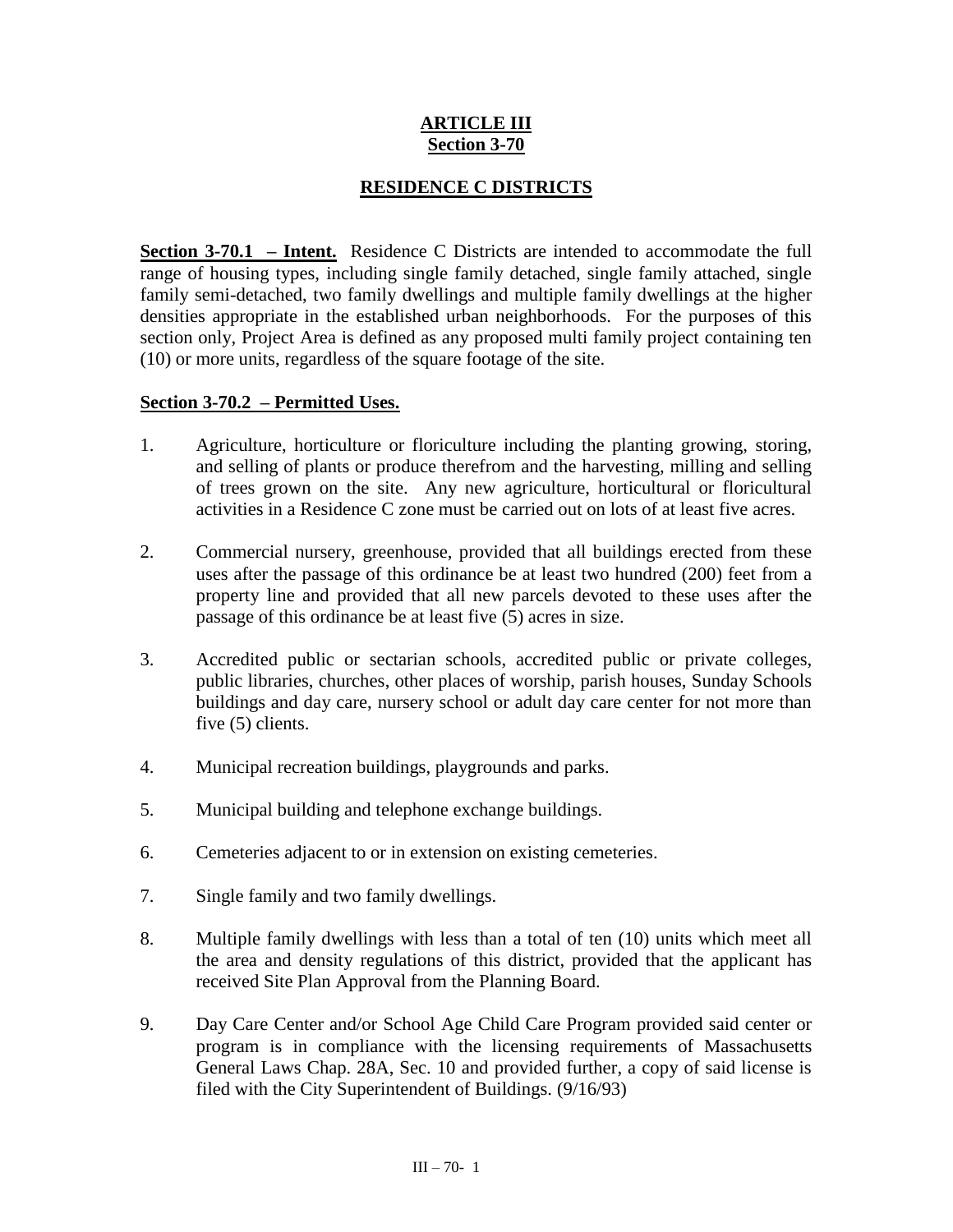10. All necessary utility lines that meet the requirements of 3-130.2.21. (12/3/09)

## **Section 3-70.3 – Permitted Accessory Uses**

- 1. Private home swimming pools in accordance within Article IV, Section 4-80.
- 2. Signs as permitted in Article VIII.
- 3. In the case of a single or a two family dwelling lot where there is no agricultural use associated with it there shall only be permitted one commercial vehicle not to exceed one and one half  $(1 \frac{1}{2})$  tons. The owner or driver of said commercial vehicle must reside at the property upon which the vehicle is parked.
- 4. Accessory buildings such as but not restricted to garages and tool sheds.
- 5. Home Occupation (See Section 5-100.1) (7/1/10)

#### **Section 3-70.4 – Special Permit Uses.**

- 1. Lodging house including bed and breakfast inns (City Council).
- 2. Residential rehabilitation center if not serving State clients or receiving State or County funding (City Council).
- 3. A project area contain less than ten units which does not meet the minimum area and density regulations of the district (Planning Board).
- 4. A project area containing ten (10) or more multiple family dwelling units (Planning Board).
- 5. Fraternity houses and dormitories not within the property lines of the main campus (City Council).
- 6. Rest homes, convalescent and nursing homes (Planning Board).
- 7. Multiple family dwellings for the Elderly (Planning Board).
- 8. Family Day Care Home, provided said home is in compliance with the licensing requirements of Massachusetts General Laws Chap. 28A, Sec. 10 and, provided further a copy of said license is filed with the City of Superintendent of Buildings. (Planning Board). (9/16/93)
- 10. Continuing Care Retirement Community (Planning Board) (1/2/92)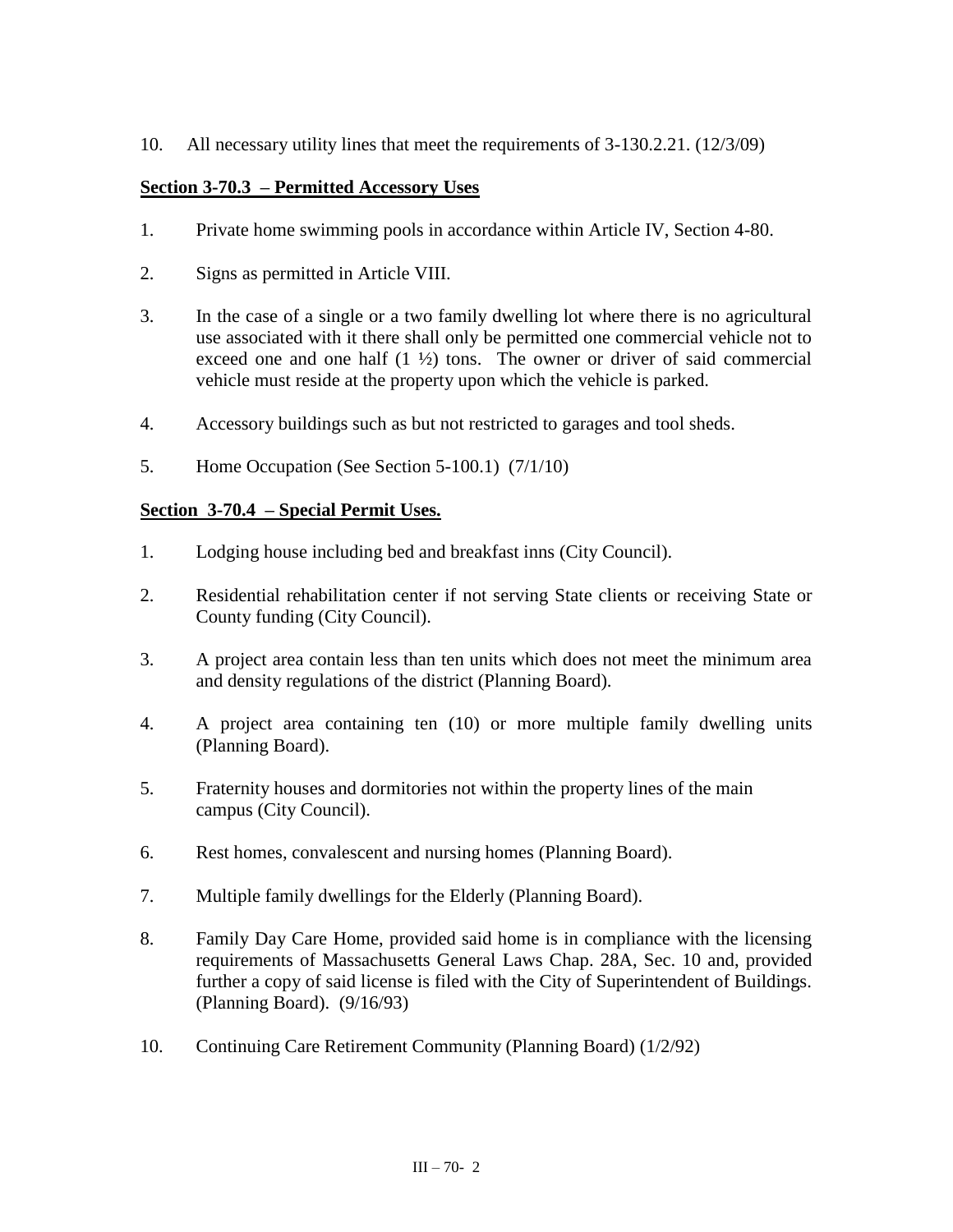- 11. Any proposed use that will discharge a cumulative total of more than 25,000 gallons per day of waste into the city's sanitary sewer system, or any use categorized as a Significant Industrial User (SIU). This shall apply to both new uses and to any alteration, extension or expansion of an existing use which would result in a cumulative total of more than 25,000 gallons per day of waste being discharged into the city's sanitary sewer system, or any use categorized as a Significant Industrial User (SIU). (Planning Board) (01/19/06)
- 12. Home Based Business (See Sections 5-100.1) (7/1/10)

## **Section 3-70.5 -Area and Density Regulations**

1. Lot Area, Frontage and Width (unless otherwise stated in another applicable Section):

| Use                                            | Lot Area, with both public water<br>and public sanitary sewer <sup>1</sup><br>(minimum square feet) | Frontage/Width<br>(min. feet) |
|------------------------------------------------|-----------------------------------------------------------------------------------------------------|-------------------------------|
| Single Family                                  | 10,000                                                                                              | 75                            |
| Two Family                                     | 15,000                                                                                              | 100                           |
| Multi-Family                                   | $10,000$ plus                                                                                       | 80                            |
| for each dwelling unit:                        |                                                                                                     |                               |
| 1 bedroom<br>$\overline{a}$                    | 1,500                                                                                               |                               |
| 2 or more bedrooms<br>$\overline{\phantom{a}}$ | 2,000                                                                                               |                               |
| elderly units<br>$\overline{a}$                | 1,000                                                                                               |                               |
| Other Uses                                     | 10,000                                                                                              | 100                           |

 $<sup>1</sup>$  if public water and/or public sewer is not available or utilized, minimum lot area shall</sup> be increased by 15,000 square feet per dwelling unit.

Note: Refer to Section 4-40 for additional lot requirements (7/13/21)

2. Building Area Not more than twenty five (25) percent of the area of each lot may be occupied by buildings except in the case of a multiple family dwellings which may occupy thirty five (35) percent of the lot. At least twenty (20) percent of the balance shall be planted in grass or otherwise landscaped.

#### 3. Yards /Setbacks

a. Front yard (minimum). The lesser of 25 feet or the front yard setback of a corresponding part of the nearest comparable building on either side thereof which faces on the same street.

A landscape area shall be provided (consisting of natural vegetation, lawn, or otherwise landscaped) which occupies least 75% percent of the required front yard. Motor vehicle parking within the front yard area shall not be permitted within the landscape area and shall be limited to driveways.